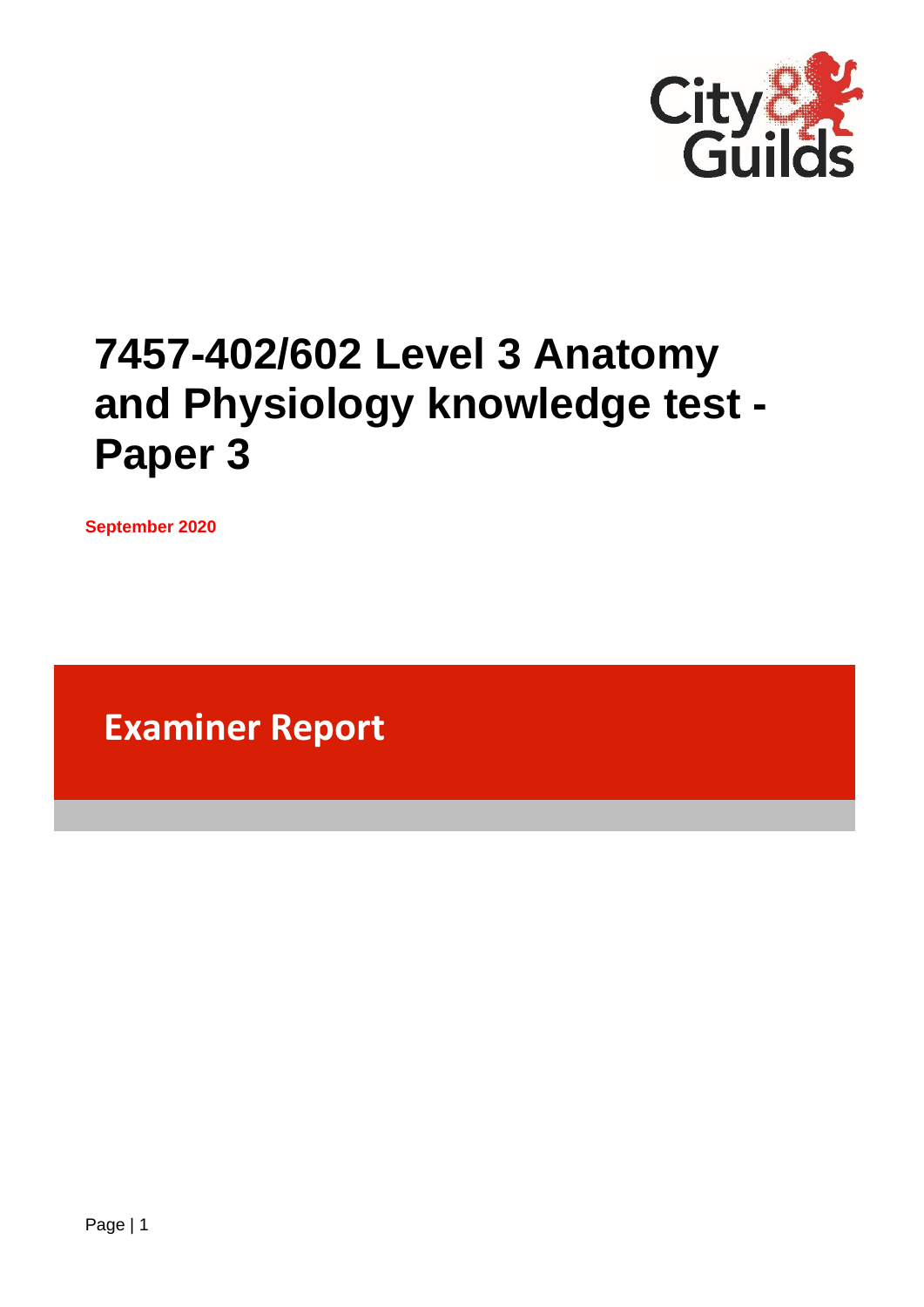# **Contents**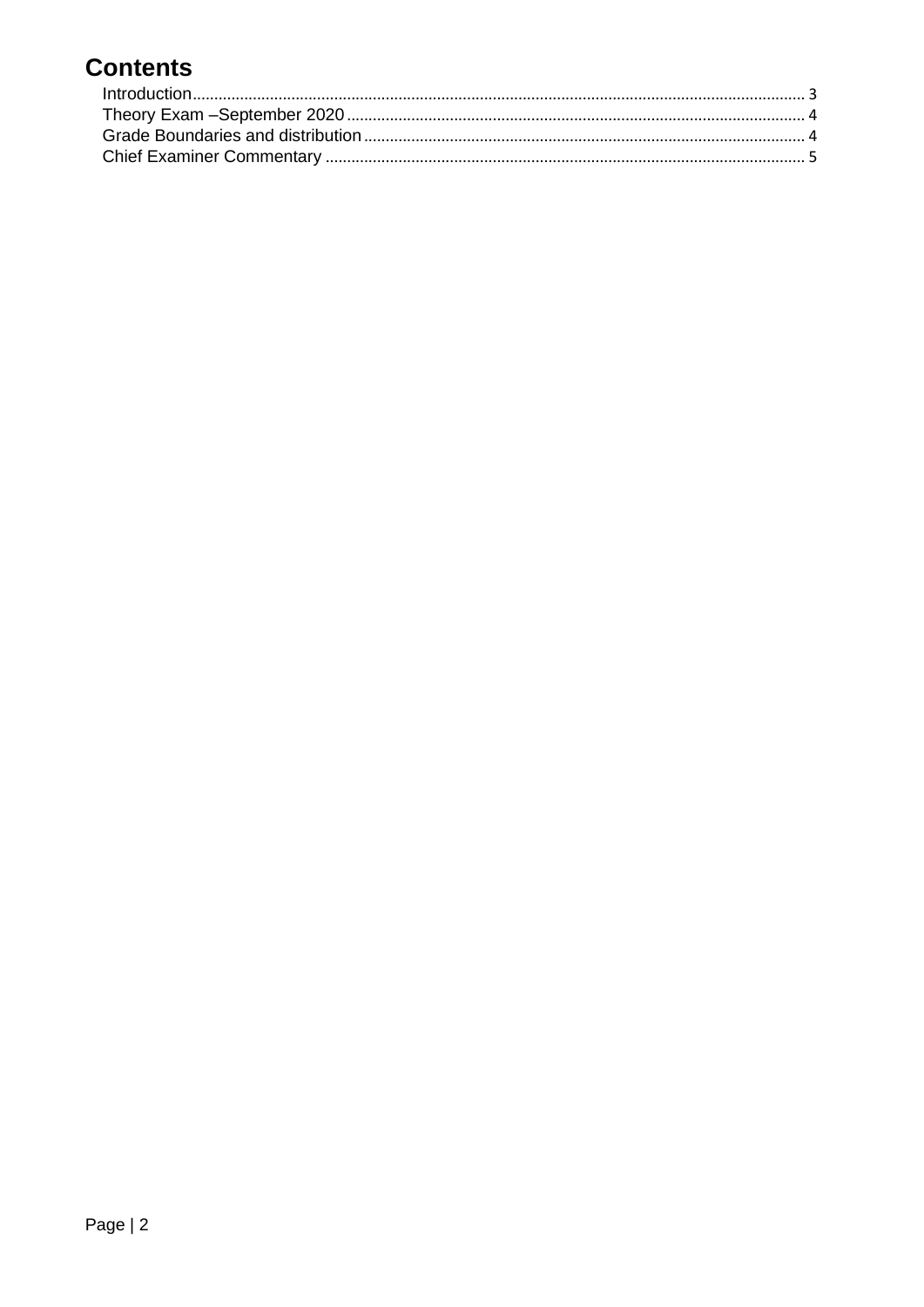### <span id="page-2-0"></span>**Introduction**

This document has been prepared by the Chief Examiner, it is designed to be used as a feedback tool for centres to use in order to enhance teaching and preparation for assessment. It is advised that this document be referred to when preparing to teach and then again when candidates are preparing to sit examinations.

This report provides general commentary on candidate performance and highlights common themes in relation to the technical aspects explored within the assessment, giving areas of strengths and weakness demonstrated by the cohort of candidates who sat the **September 2020** examination series. It will explain aspects which caused difficulty and potentially why the difficulties arose, whether it was caused by a lack of knowledge, incorrect examination technique or responses that failed to demonstrate the required depth of understanding.

The document provides commentary on the following assessment; **7457-402/602 Level 3 Anatomy and Physiology Knowledge test Paper 3.**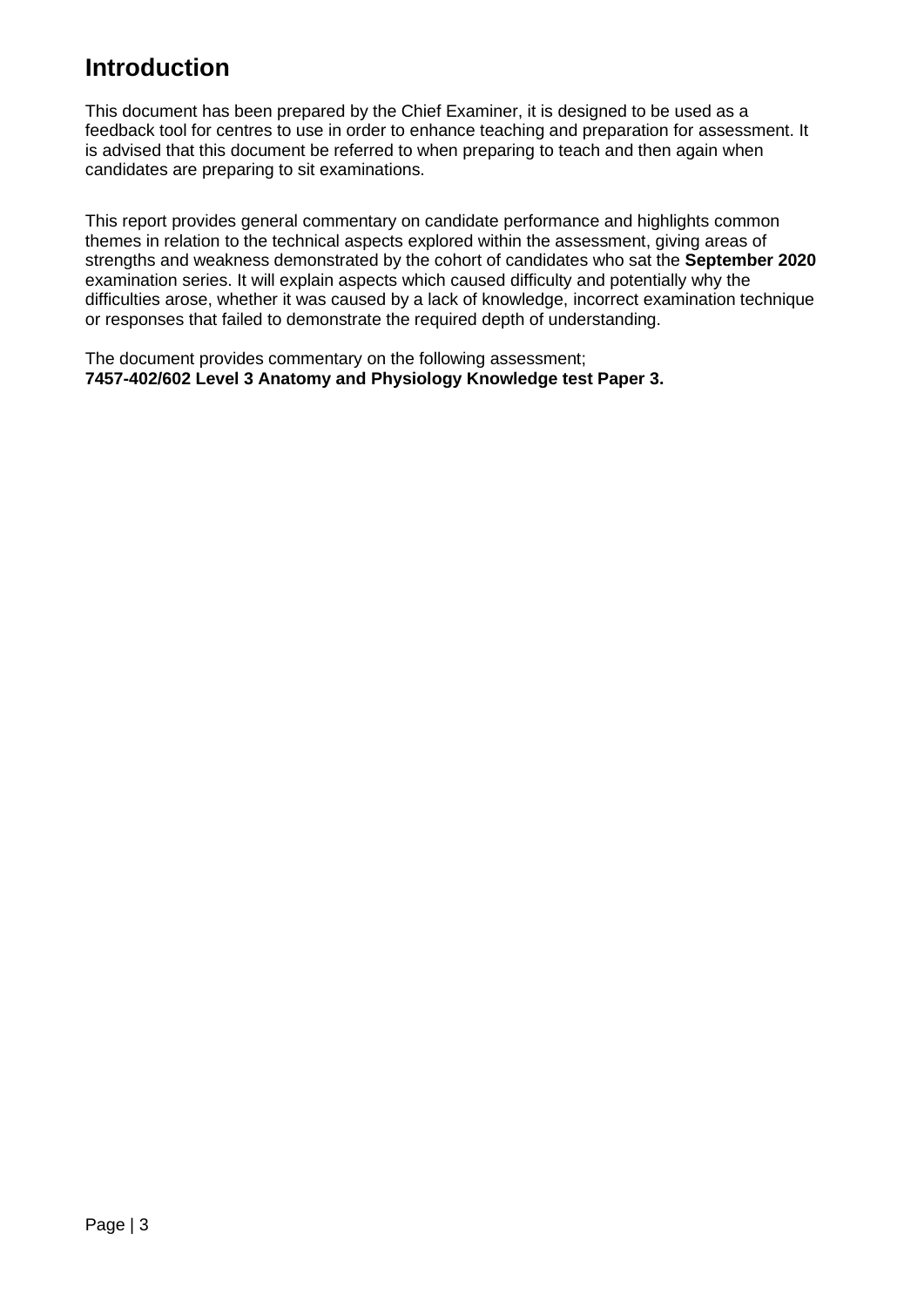# <span id="page-3-0"></span>**Theory Exam –September 2020**

# <span id="page-3-1"></span>**Grade Boundaries and distribution**

Assessment: **7457-402/602** Series: **September 2020**

Below identifies the final grade boundaries for this assessment, as agreed by the awarding panel and the pass rate for this series:

| Total marks available | 'ao |
|-----------------------|-----|
| Pass mark             | 32  |
| Pass rate             | 74% |